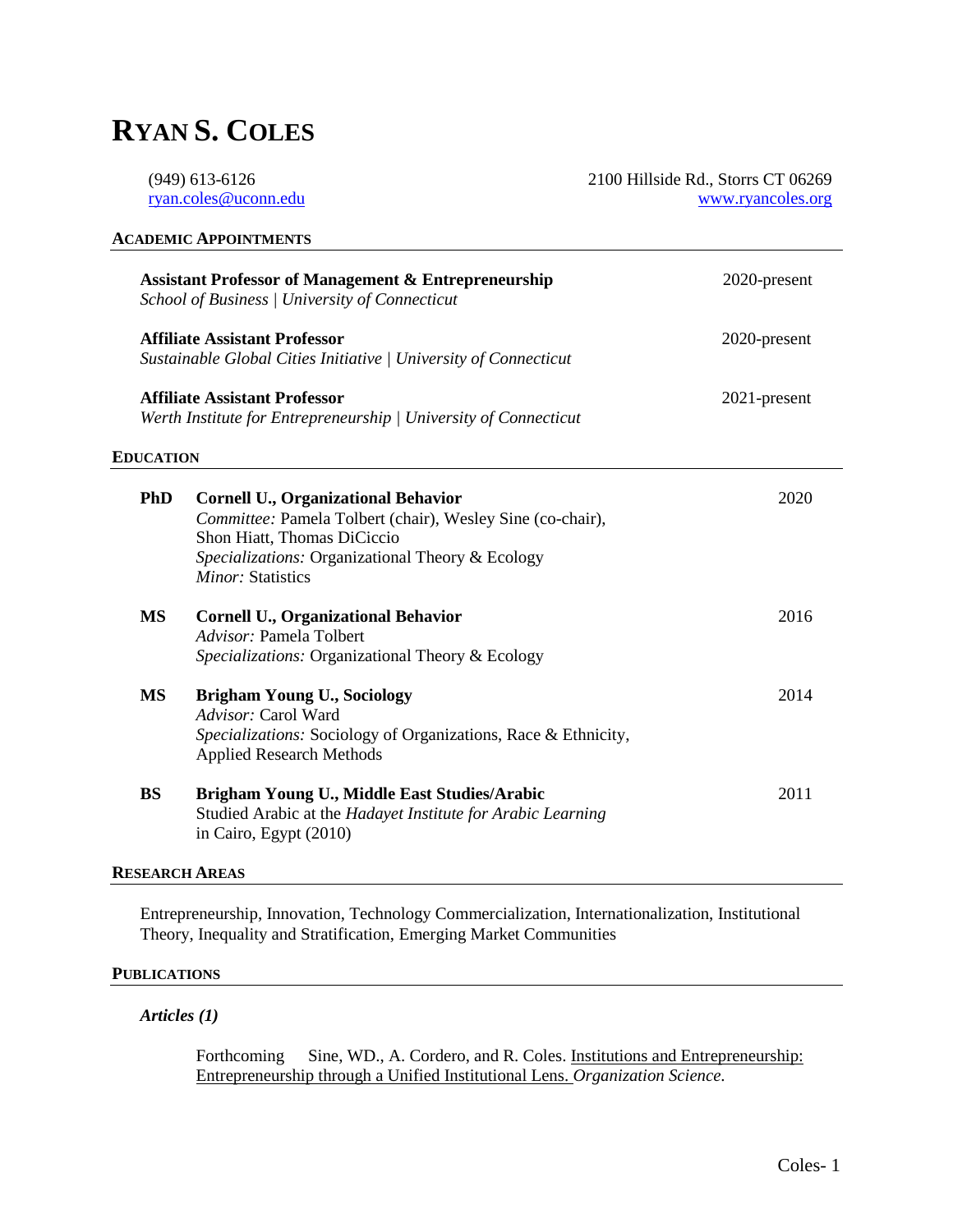#### *Book Chapters (3)*

Forthcoming Coles, R., SR Hiatt, and WD Sine. Revisiting the relationship between income inequality and entrepreneurship: A social trust perspective. In Robert Eberhart and Michael Lounsbury (eds.), *Entrepreneurship and Society (Research in the Sociology of Organizations),* Bradford, UK: Emerald Insight.

2018 Tolbert, P. and R. Coles. Studying Entrepreneurship as an Institution. In Johannes Glueckler and Roy Suddaby (eds.), *Knowledge and Institutions*, Heidelberg: Springer-Verlag Publishing.

2022 Yin, X., R. Coles, and J. Chen. Let's Bring Innovation to the Bottom of the Pyramid Together: Introducing the Anti-Poverty Innovation Approach. In Mark Gideon (ed.) *World Scientific Encyclopedia of Business Sustainability, Ethics & Entrepreneurship,*  Singapore:World Scientific Publishing.

#### *R&R (1)*

Lu, X., H. Lee, and R. Coles. Should firms accelerate product development during market emergence?

R&R at *Strategy Science*

#### *Working Papers (12)*

(Under Peer-Review: 7)

Coles, R., W.D. Sine, S. Hiatt, and X. Yin. Equality and the Spirit of Capitalism: The Impact of Income Equality on Entrepreneurship.

Under Review at *Administrative Science Quarterly*

Coles, R., W.D. Sine, and J. Brewer. Explaining the Moderating Effects of Firm Size and Firm Age on Formalization and Firm Performance in Dynamic Contexts.

Under Review at *Strategic Management Journal*

Newman, A. and R. Coles. "Fight the power": Acquiring Business Legitimacy through Defiance.

Under Review at *Organization Science*

Coles, R., W. Sine, S. Hiatt, and L. Rich. Refugees at the Door: Funding Partner Logics and New Venture Failure.

Under Review at *Academy of Management Journal*

Coles, R., W. Dornisch, E. Boarey. "I solemnly swear that I am up to no good": The Impact of Social Deviance on Entrepreneurship.

Under Review at *Organization Science*

Coles, R., S. Hiatt, W. Sine, L.Rich, E. Boarey. Stigma and Immigrant Entrepreneurship: Black September, Ethnic Enclaves, and New Venture Performance in Jordan.

Under Review at *Organization Science*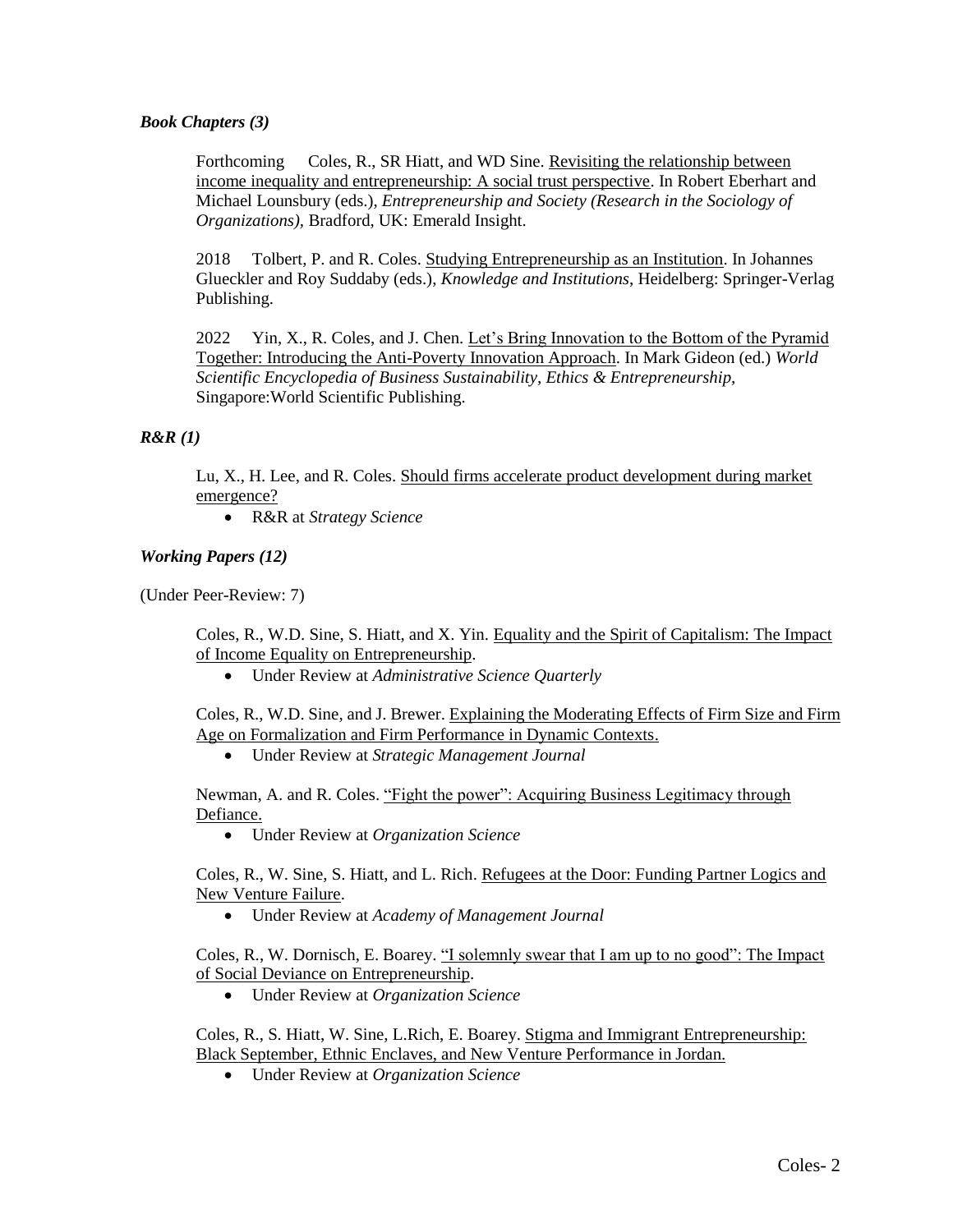X. Yin, Z. Wang, and R. Coles. To be Digitalized? Digital Commitment, Investment, and Firm Innovation: The Moderating Role of Market Dynamics.

Under Review at *Journal of Business Research*

(Circulating Friendly-Review: 5)

Raines, G. P. Shumway, R. Coles, S. Hiatt, and W.D. Sine. Firm Names and the Impact of Femicide on Firm Performance.

Raines, G. P. Shumway, R. Coles, S. Hiatt, and W.D. Sine. How local gender occupation segregation moderates the impact of regulatory change on entrepreneurial activity.

W. Wang, X. Yin, R. Coles, and J. Chen. The More the Better? External Knowledge Search and Innovation: The Moderating Role of Knowledge Breadth and Depth.

Yin, X., Y. Su, and R. Coles. Double-Edged Sword of Institutional Investors on Corporate Innovation: Executive Remuneration and Market Competition as Key Contingencies.

R. Coles, Patterson, K., W. Sine, and C. Carlos. Bohemian Rhapsody: Extending the Institutional Approach of Entrepreneurship to Explain Opportunity Exploitation.

#### *Other Projects (10)*

Coles, R. and V. Kuppuswamy. Explaining the Moderating Effect of Income Inequality on Immigration and Entrepreneurial Activity in Emerging Market Communities

• Manuscript development

Coles, R. Explaining the Moderating Impact of Income Inequality on Median Income and Entrepreneurial Activity.

- Manuscript Development
- R. Coles, W.D. Sine, J. Brewer. The Impact of Formalization on Stakeholder Evaluations. • Analysis

R. Coles, J. Brewer, W. Hawes. Breaking down the Impact of Formalization on Firm Performance across the Venture Life Cycle.

• Analysis

Coles, R., G. Raines, P. Shumway. The Impact of Income Inequality on Firm Performance.

• Analysis

Coles, R., G. Gaines, P. Shumway. When Entrepreneurship reduces Income Inequality.

• Analysis

P. Shumway and R. Coles. The Intergenerational Impact of Racial Violence on Propensity towards Entrepreneurship within Racial Minority Families.

• Data Cleaning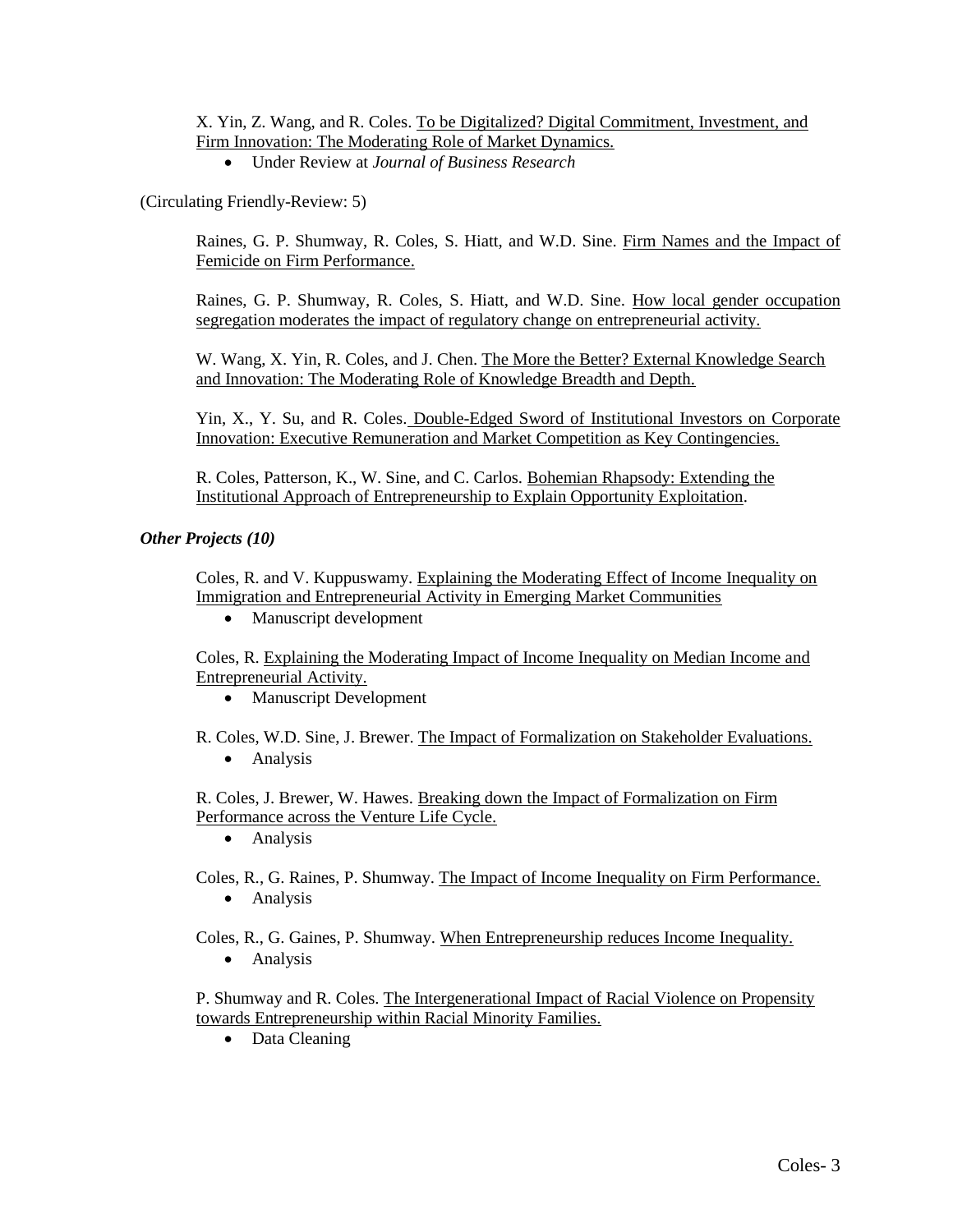P. Shumway and R. Coles. The Intergenerational Impact of Home Ownership on Propensity towards Entrepreneurship within Racial Minority Families.

• Data Cleaning

Coles, R., E. Quigley, and B. Koski-Bissonnette. Black Lives Matter: How social movements determine which firms benefit from new entrepreneurial opportunities.

• Data Collection

Boarey, E., L. Rich, R. Coles. The Impact of the Arab Spring on Female Entrepreneurial Activity.

• Data Cleaning

#### **CONFERENCE PRESENTATIONS**

#### 2021

*Entrepreneurship and Society Conference Lake Tahoe, CA* **Paper Presentation:** The impact of income inequality on the accessibility of entrepreneurship

#### 2021

*Academy of Management Conference*

*Virtual*

**Paper Presentation:** "I solemnly swear that I am up to no good": The Deviant Origins of Valuing Entrepreneurship

#### 2021

#### *Academy of Management Conference*

*Virtual*

**Paper Presentation:** "Cage the Songbird": An experiment testing the impact of formalization on firm performance

#### 2020

## *Entrepreneurship and Society Conference*

*Lake Tahoe, CA* **Paper Presentation:** Break the Bank: The impact of Income inequality on Entrepreneurship.

#### 2019

## *Entrepreneurship and Society Conference*

*Lake Tahoe, CA*

**Paper Presentation:** "Give me your huddled masses": How Immigration Influences the Impact of Internationalization on Firm Failure.

#### 2019

#### *Association for Studies in Innovation, Science, and Technology Annual Conference Manchester, UK*

Paper Presentation: Anti-Poverty Innovation: Towards a Holistic View to Deal with the Prosperity Paradox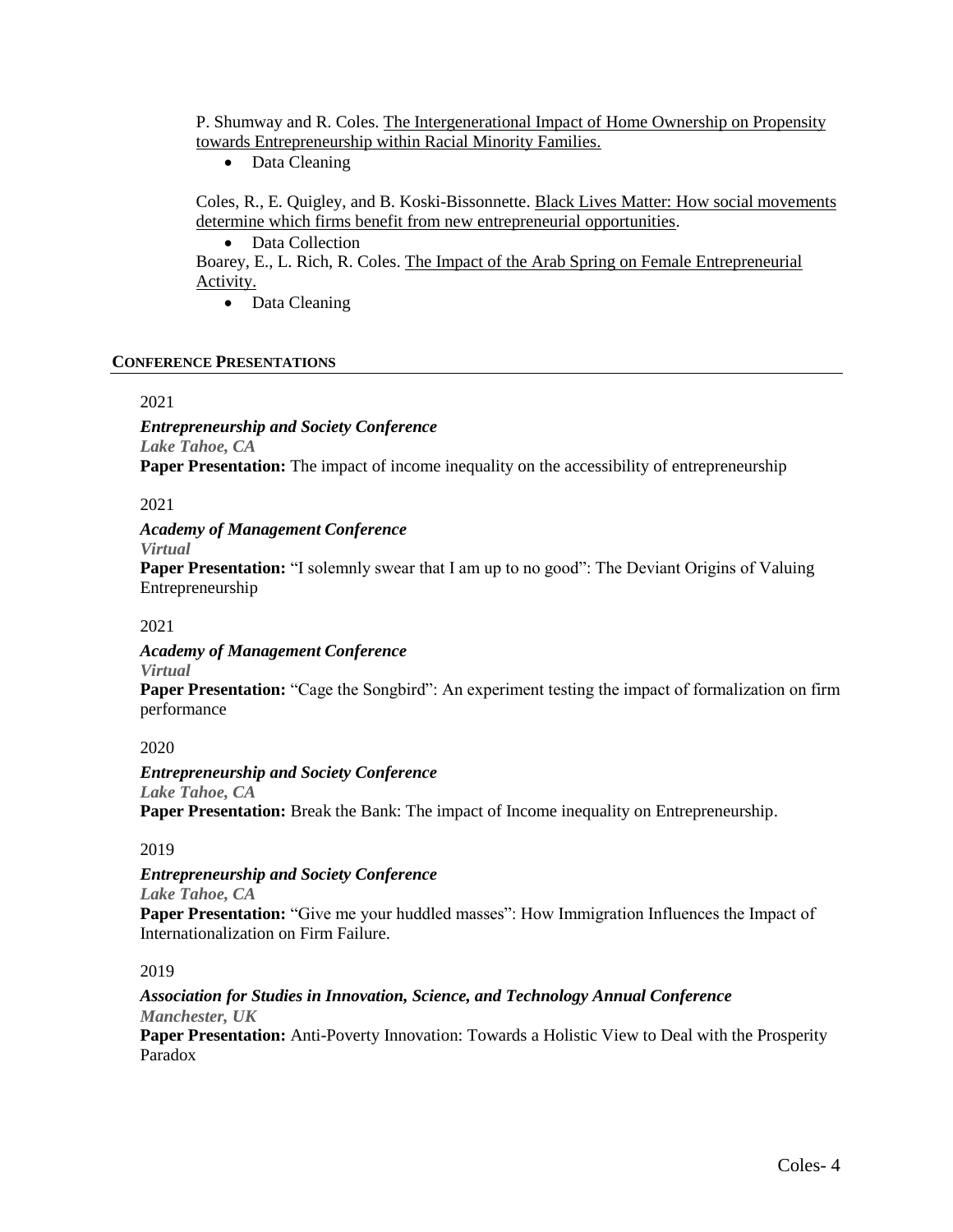#### 2019

## *Academy of Management Conference*

*Boston, USA*

**Paper Presentation:** Equality and the Spirit of Capitalism: Income Equality and Entrepreneurship in Emerging Markets

## 2019

*Academy of Management Conference*

*Boston, USA*

**Symposium Presentation:** "I solemnly swear that I am up to no good": The Impact of Deviance in Emerging Market Communities on High Technology Entrepreneurship

#### 2019

## *Academy of Management Conference*

*Boston, USA*

**PDW Presentation:** "Give me your huddled masses": How Immigration Influences the Impact of Internationalization on Firm Failure

#### 2019

#### *The International Conference on Innovation Studies Tsinghua University, China*

**Presentation:** "Make me a Believer": When normative institutions encourage entrepreneurial activity

2018

## *IDEC Doriot Entrepreneurship Conference*

*INSEAD, France*

**Presentation:** Refugees at the Door: Funding Partner Logics and New Venture Survival in Disrupted Markets

#### 2018

*Academy of Management Conference*

*Chicago, USA*

**Symposium Organizer:** The Influence of Local Communities on Entrepreneurship in a Globalized World

*Runner-up for Best Symposium in the OMT Division*

#### 2018

*Academy of Management Conference*

*Chicago, USA*

**Symposium Presentation:** Understanding Economic Inequality and Entrepreneurship in Emerging Market Communities

2018

*Academy of Management Conference* 

*Chicago, USA*

**Symposium Presentation:** Community Identity and the Emergence of Entrepreneurial Opportunity from Regulatory Change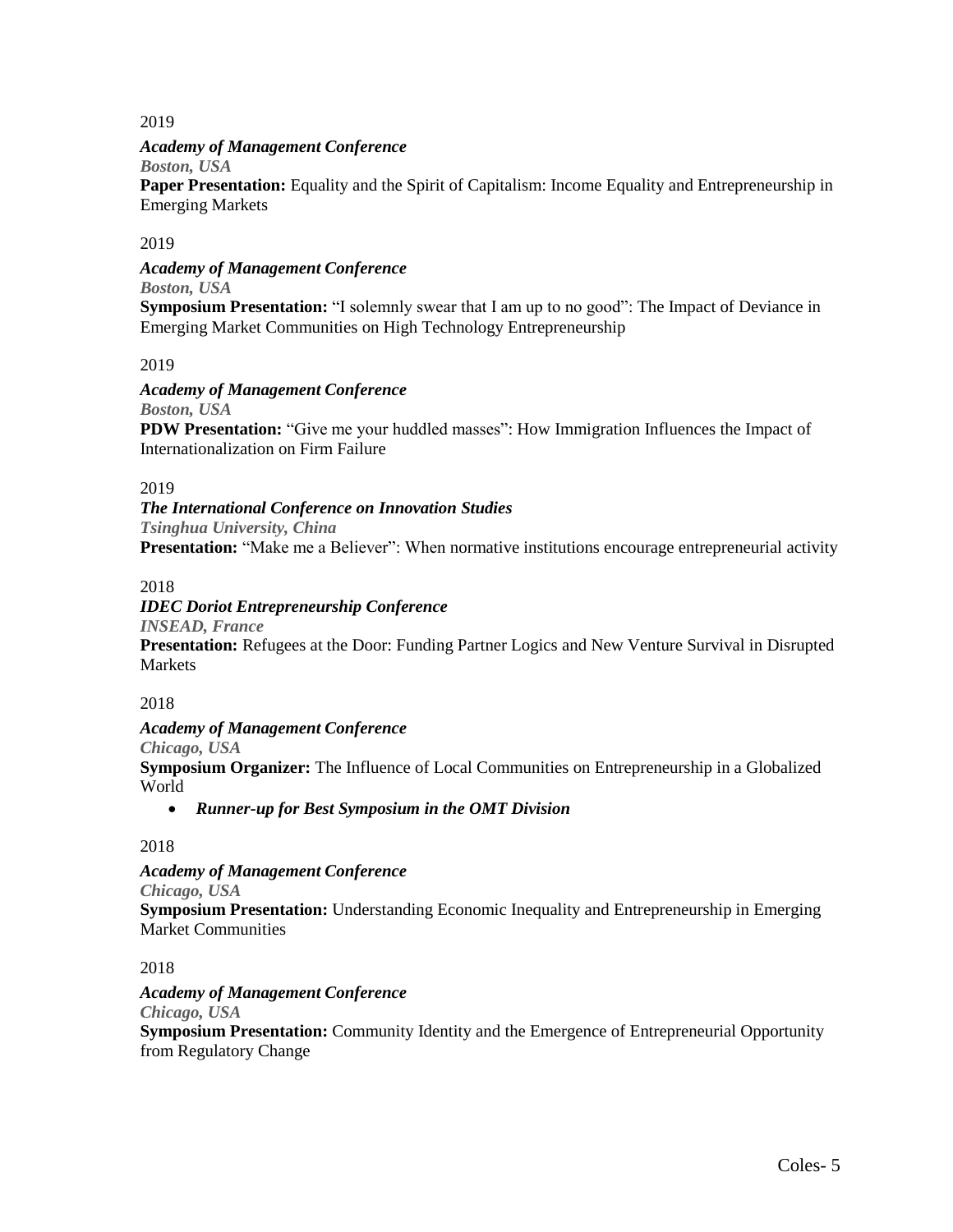## 2017

## *Academy of Management Conference*

*Atlanta, USA*

**Symposium Organizer:** Applications of the Institutional Approach to Entrepreneurship across Global Contexts

## 2017

*Academy of Management Conference Atlanta, USA*

**Paper Presentation:** Responses to Institutional Complexity: Veiled vs. Visible Implementations of Contested Practices.

#### 2017

#### *Academy of Management Conference Atlanta, USA*

**Symposium Presentation:** God and Caesar: Comparing the Moderating Effects of Political and Religious Social Cohesion on Negative Impacts of Violence on Entrepreneurship

## 2017

# *Academy of Management Conference*

*Atlanta, USA*

**Paper Presentation:** When does Family Matter? Funding Partner Logics and New Venture Survival across Economic and Social Jolts.

## 2016

*Academy of Management Conference Anaheim, USA* **Symposium Organizer:** Entrepreneurship in Global Contexts

2016

#### *Academy of Management Conference*

*Anaheim, USA*

**Symposium Presentation:** "Weapons of the Weak": Mitigating the negative impact of violence on firm foundings and firm survival

## 2016

*Academy of Management Conference Anaheim, USA* **Symposium Presentation:** New Venture Failure and Variations in Modes of Finance in the Middle East

#### 2014

*Academy of Management Conference Philadelphia, USA* **Paper Presentation:** What, Really, Constitutes a Theoretical Contribution?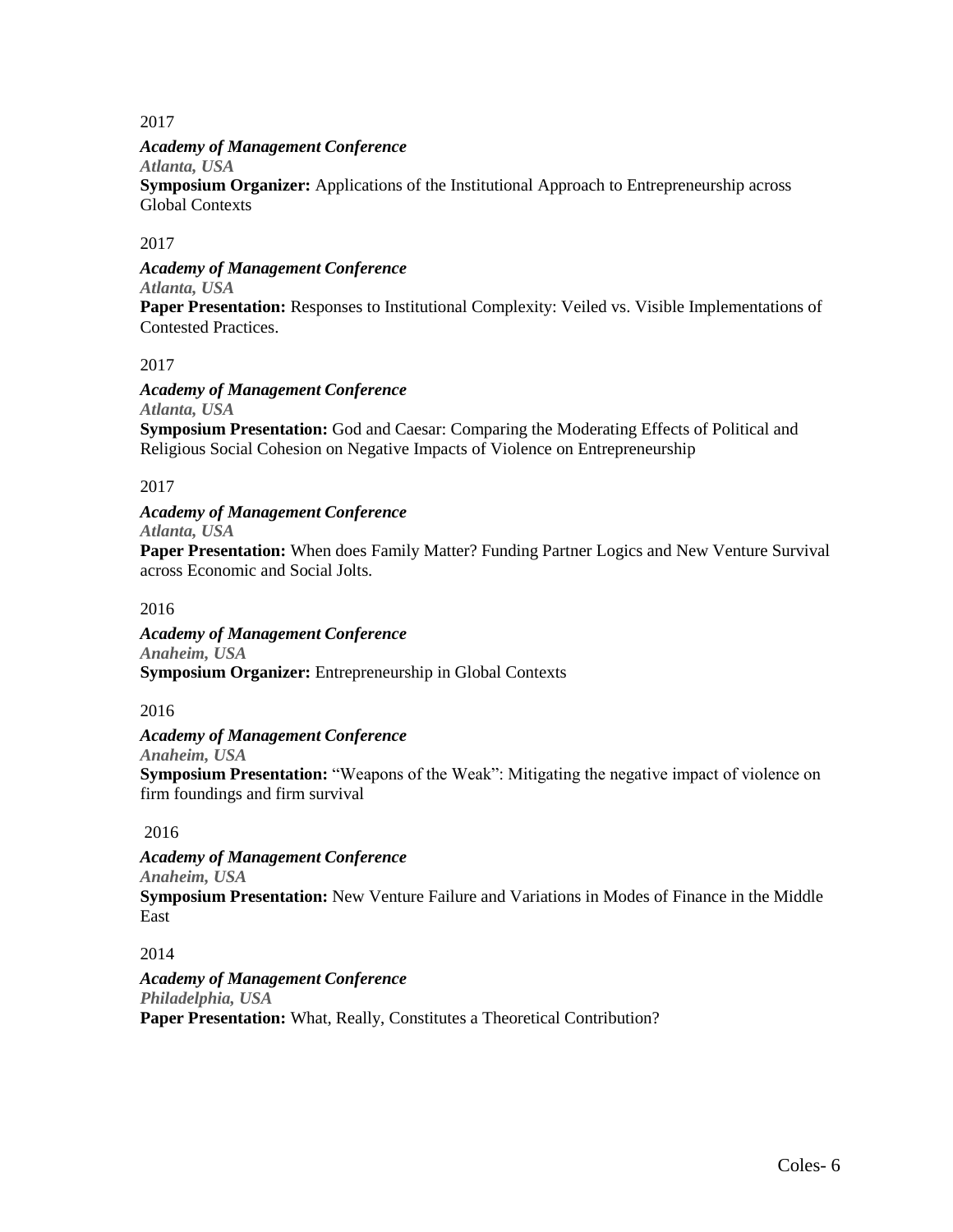2014

*Pacific Sociological Association Conference Portland, USA* **Paper Presentation:** Religious-based Support in the Entrepreneurial Process

## 2013

*Leadership for Peace and Prosperity Conference San Diego, USA* **Paper Presentation:** Blessed are the Peacemakers: A National Competitive Advantage Case Study on the Hashemite Kingdom of Jordan

2013

*European Sociological Association Conference Turin, Italy* **Paper Presentation:** Sunnah and the Spirit of Capitalism: An Islamic-based Theory for the Origins of Modern Capitalism.

## **INVITED TALKS**

2021

## *Tecnologico Universitario Espiritu Santo, Ecuador*

*"Improving the Innovativeness of SMEs in Emerging Markets"*

2021

#### *Trinity College*

*"The Sociology of Entrepreneurship"*

2021

## *Stamford Innovation Week*

*"It Takes a Village: The Community Characteristics that Foster Entrepreneurship"*

2021

#### *Recyclops*

*"Incentive Structures in High-Growth Startups"*

## 2020

## *University of Connecticut, School of Business*

*"A Randomized Control Trial Testing the Effect of Formalization on Firm Performance"* 2020

*University of Connecticut, Communications Department "Recent Insights on Opportunity Recognition"*

2020

# *Elevate Global "Organization Design across the Business Lifecycle"*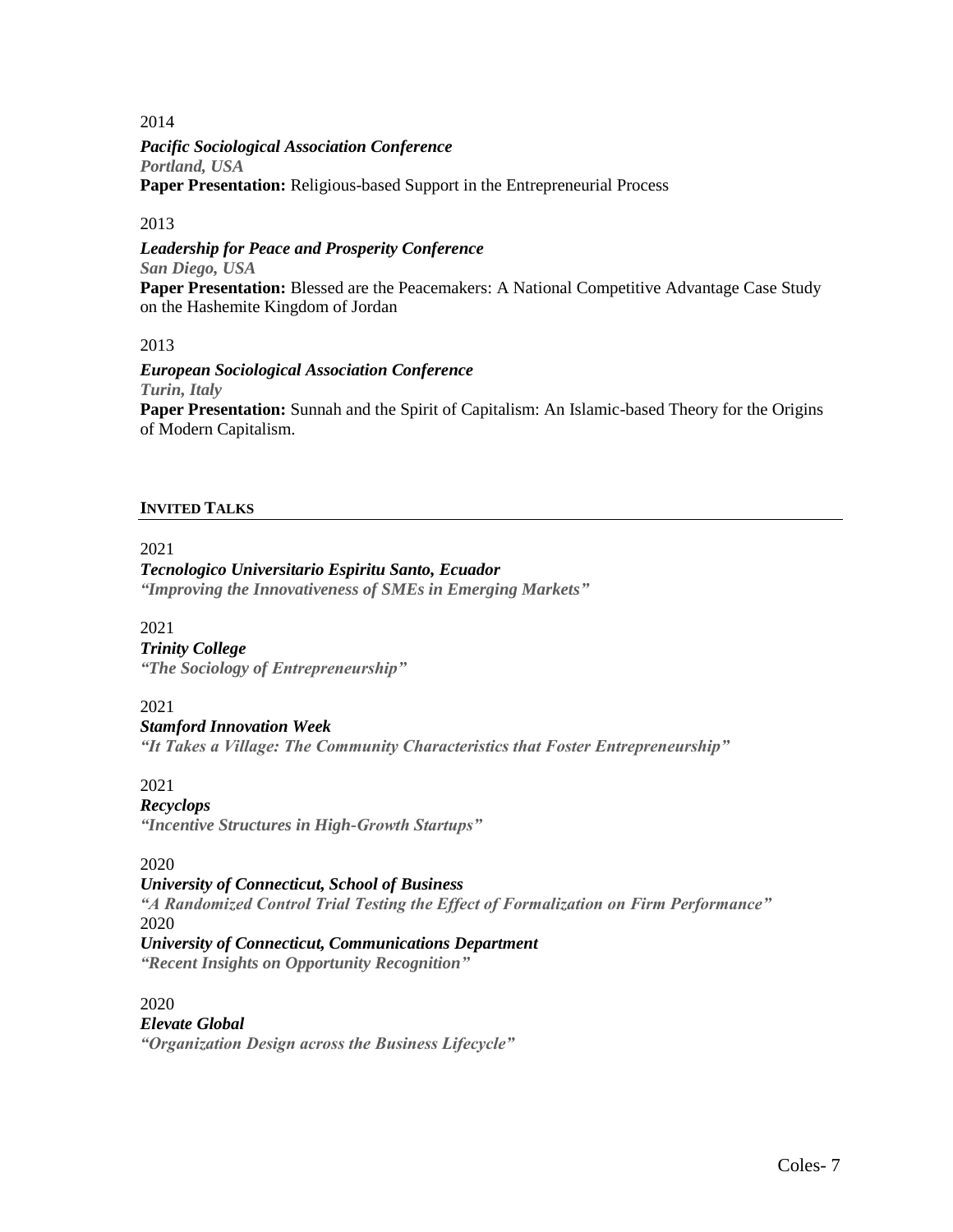#### 2020 *Wesleyan University "Entrepreneurship and Democratization"*

#### 2018

## *Utah State University*

*"Integrating Arab American and Muslim Refugees into American Communities"*

## 2017

*Instituto Politecnico Nacional, Mexico City "Communities and Entrepreneurship"*

## 2014

## *Columbia University's Middle Eastern Research Center*

*"Monitoring and Evaluating the Performance of Social Organizations"*

## **TEACHING EXPERIENCE**

## 2020-Present

## *The Entrepreneurial Journey (Median: 5.0/5.0)*

*School of Business, U. of Connecticut*

This course covers the essential information, frameworks, and skills involved with managing the creation and growth of new business enterprises. Accordingly, we will address two important areas related to new ventures: Business Model Development and Critical Entrepreneurial Management Skills. These topics and skills are equally applicable to entrepreneurial leadership in new ventures (whether high-growth or small-business entrepreneurs) as well as in corporations (intrapreneurs, corporate ventures, innovation champions).

## 2014-2015

## *Introduction to Organizational Behavior (4.5/5.0)*

#### *ILR School, Cornell University*

I was a teaching assistant for the class for three semesters. I was responsible for teaching up to three sections of the class, and was independently rated by students. The class covered a variety of topics including team management, organizational design, organizational culture, and strategy. To cover these topics, I used case studies, relevant readings, and other in class activities. The score reflects student rating of my teaching independent of the professor.

2018

## *Strategic Management of Innovation*

#### *Johnson Graduate School of Business, Cornell University*

I was a teaching assistant for the class, and I was responsible for coordinating guest speakers, support in lecturing, helping MBA students understand the material, and grading. The class highlights organizational and team level systems for managing the production and diffusion of innovations, bringing in guest speakers from Google, Amazon, and others.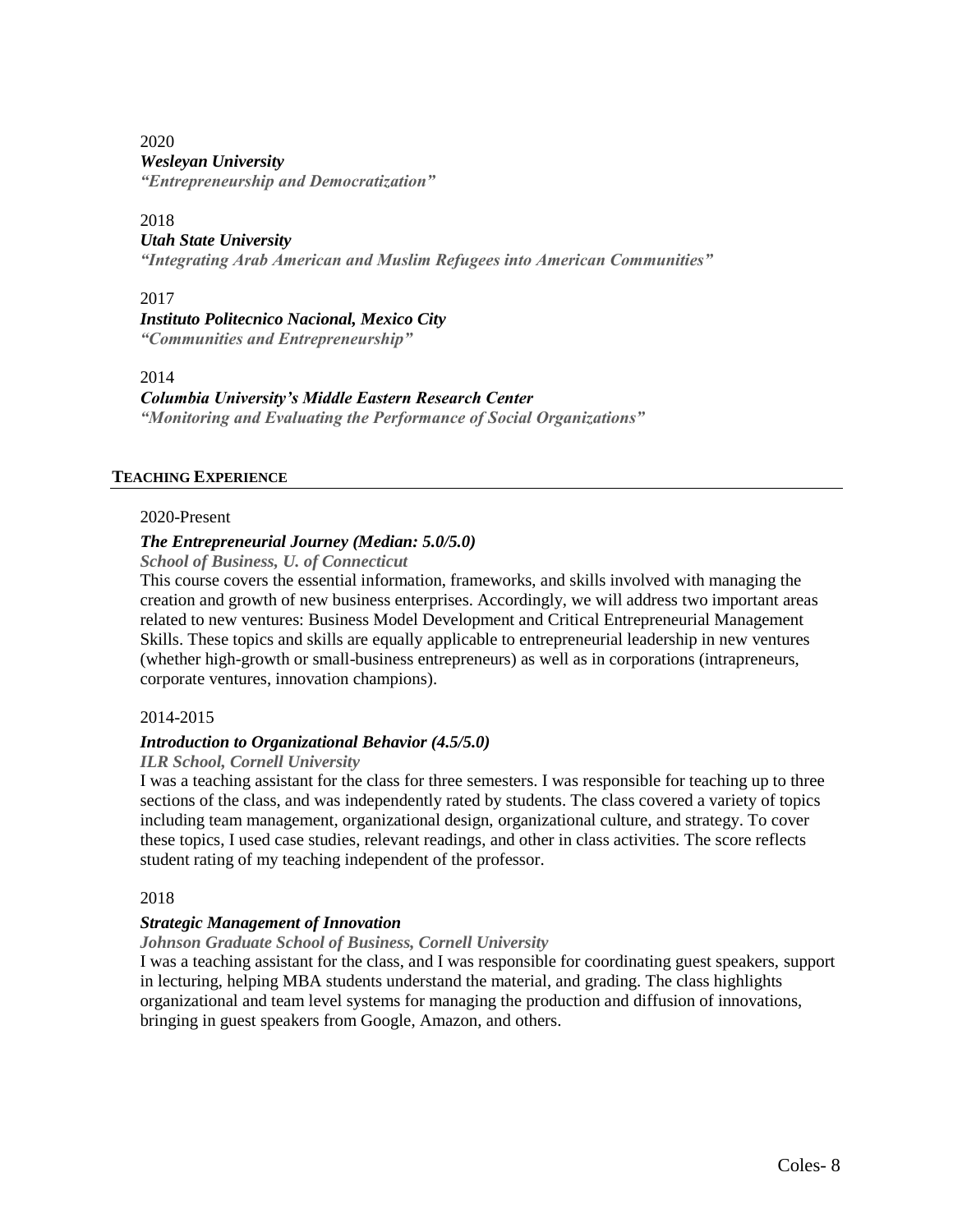#### 2015-2018

#### *Commercializing Technology*

#### *Johnson Graduate School of Business, Cornell University*

I was a teaching assistant for the class, and I was responsible for coordinating guest speakers, support in lecturing, helping MBA and other graduate students understand the material, and grading. The class helps students acquire a basic understanding of US Intellectual Property laws, skills for searching out viable commercial applications of new technologies, and skills for managing an entrepreneurial team.

#### 2015-2017

#### *Global Innovation Trends*

#### *Johnson Graduate School of Business, Cornell University*

I was a teaching assistant for the class, and I was responsible for coordinating guest speakers, support in lecturing, helping MBA students understand the material, and grading. The class highlights emerging trends in innovation across the world, and helps students assess the entrepreneurial opportunities related to them.

#### 2015-2019

#### *Agile Innovation*

#### *Johnson Graduate School of Business, Cornell University*

I was a teaching assistant for the class, and I was responsible for coordinating guest speakers, support in lecturing, helping MBA and other graduate students understand the material, and grading. The class helps students learn how to build teams with high creative potential, manage team creativity, and how to increase their own individual creativity. The highlight of the class is a hack-a-thon where students gain real experience in agile innovation principles.

#### **PROFESSIONAL SERVICE**

#### **Reviewer for**:

- Administrative Science Quarterly
- Organization Science
- American Journal of Sociology
- Academy of Management Review
- Academy of Management Conference

#### **NON-ACADEMIC APPOINTMENTS**

#### 2021-Present

*Top Management Team Advisor Recyclops*

2021-2022

#### *Committee Member Tolland Economic Development Commission*

#### 2021-Present

#### *Top Management Team Advisor Levo International*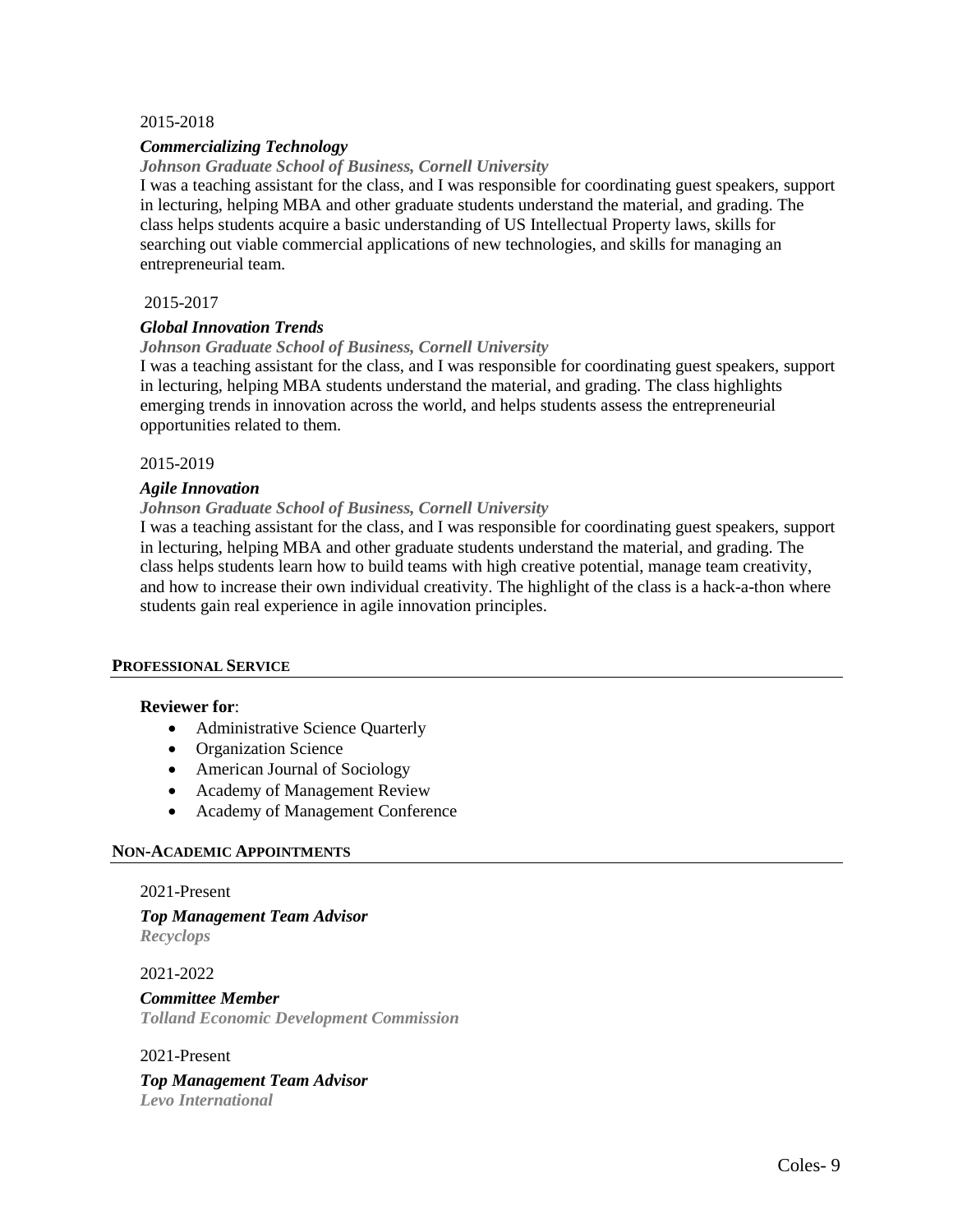2020-Present *Advisory Board Member Old Silver Venture Capital*

2020-Present *Chief Science Officer Human Wealth*

2011-2016

*Program Director Zaytoon* 

#### **GRANTS, FELLOWSHIPS, SCHOLARSHIPS, AND AWARDS**

## 2021

*Office for Research and Innovation/ UConn* \$2000 to support a research program analyzing entrepreneurship in the MENA region.

2021

*Global Affairs/ UConn* \$5500 to support a research program analyzing entrepreneurship in the MENA region.

2020

*Global Affairs/ UConn* \$5500 to support a research program analyzing entrepreneurship in the MENA region.

2020

*Werth Institute/ UConn* \$5000 to support a research program analyzing entrepreneurship in the MENA region.

2020

*IET Theme Project/ Cornell U.* \$9000 to support randomized control trials testing organizational design and entrepreneurship.

2019

*ILR Theme Project/ Cornell U.* \$2000 to investigate the impact of income inequality on entrepreneurship.

2016

*Family Business Grant / Cornell U.* \$10,000 to investigate family business in the Middle East.

2015

*Institute of Social Sciences Grant / Cornell U.* \$500 to investigate family business in the Middle East.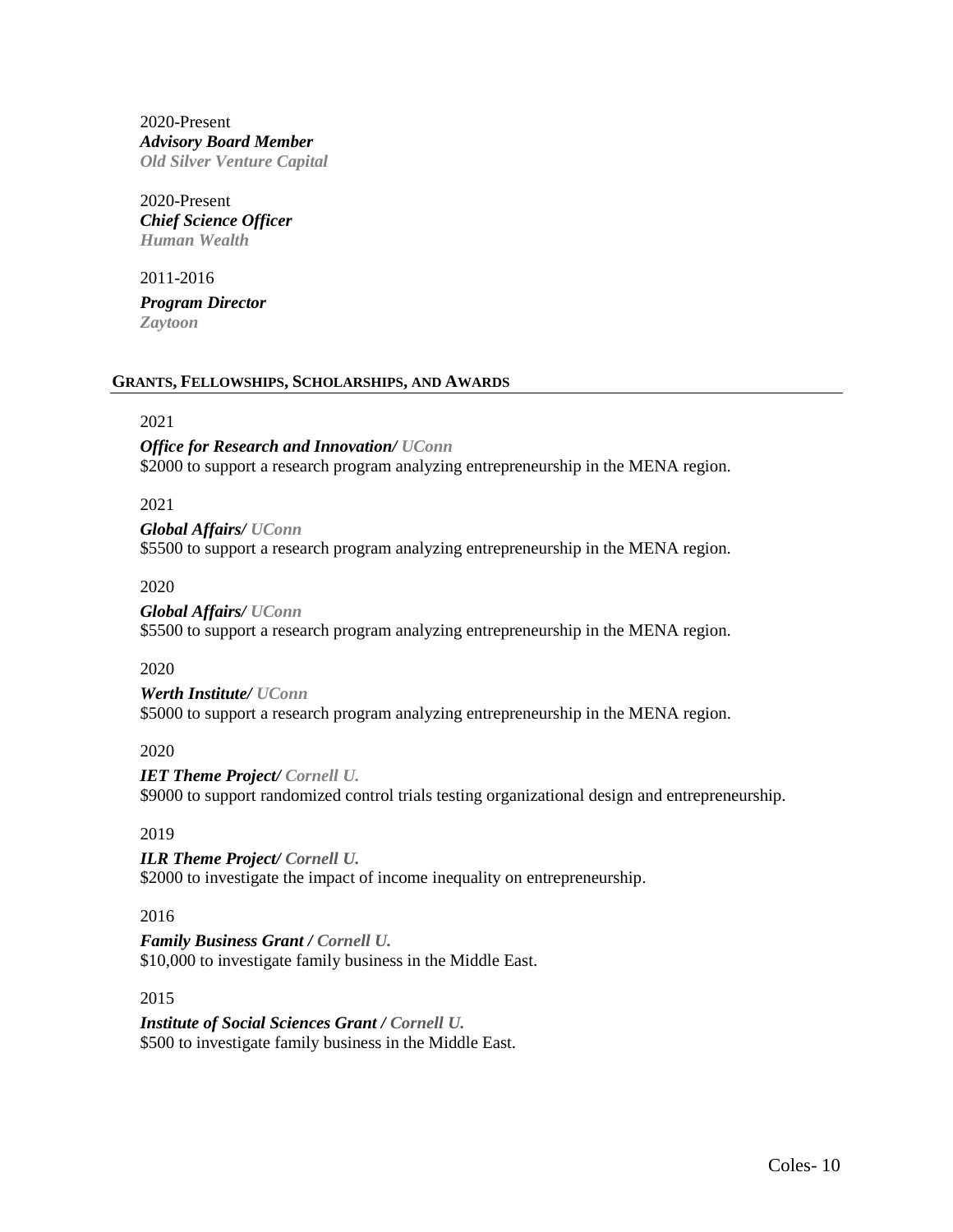#### 2005 **Eagle Scout/ Scouts BSA**

Eagle Scout is the highest rank attainable in the Scouts BSA program. Since its inception in 1911, only four percent of Scouts have earned this rank.

#### **REFERENCES**

**Wesley Sine / Cornell U.** 607.254.1336 [wds4@cornell.edu](mailto:wds4@cornell.edu) 114 East Ave. Ithaca, NY 14853

**Pamela Tolbert / Cornell U.** 607.255.9527 [pam.tolbert@cornell.edu](mailto:pam.tolbert@cornell.edu) 301 Tower Rd. Ithaca, NY 14853

**Shon Hiatt / U. of Southern California** 213.740.5103 [shiatt@marshall.usc.edu](mailto:shiatt@marshall.usc.edu) 3670 Trousdale Parkway Los Angeles, CA 90089

**Thomas J. DiCiccio/ Cornell U.**  607.255.8643 [tjd9@cornell.edu](mailto:tjd9@cornell.edu) 301 Tower Rd. Ithaca, NY 14853

**David Whetten / Brigham Young U.**  801.360.4045 postbyu@gmail.com

#### **LANGUAGES**

**English**: Native Language

**Spanish**: Superior Listener, Superior Speaker, Superior Reading and Writing

**Arabic:** Advanced Listener, Advanced Speaker, Intermediate Reading and Writing

#### **VOLUNTEER WORK**

#### **Boy Scouts of America**

*Assistant Tiger Den Leader/ Tolland, CT (2020-2021)* I help kids develop their character and overall well-being through the Tiger Scout program.